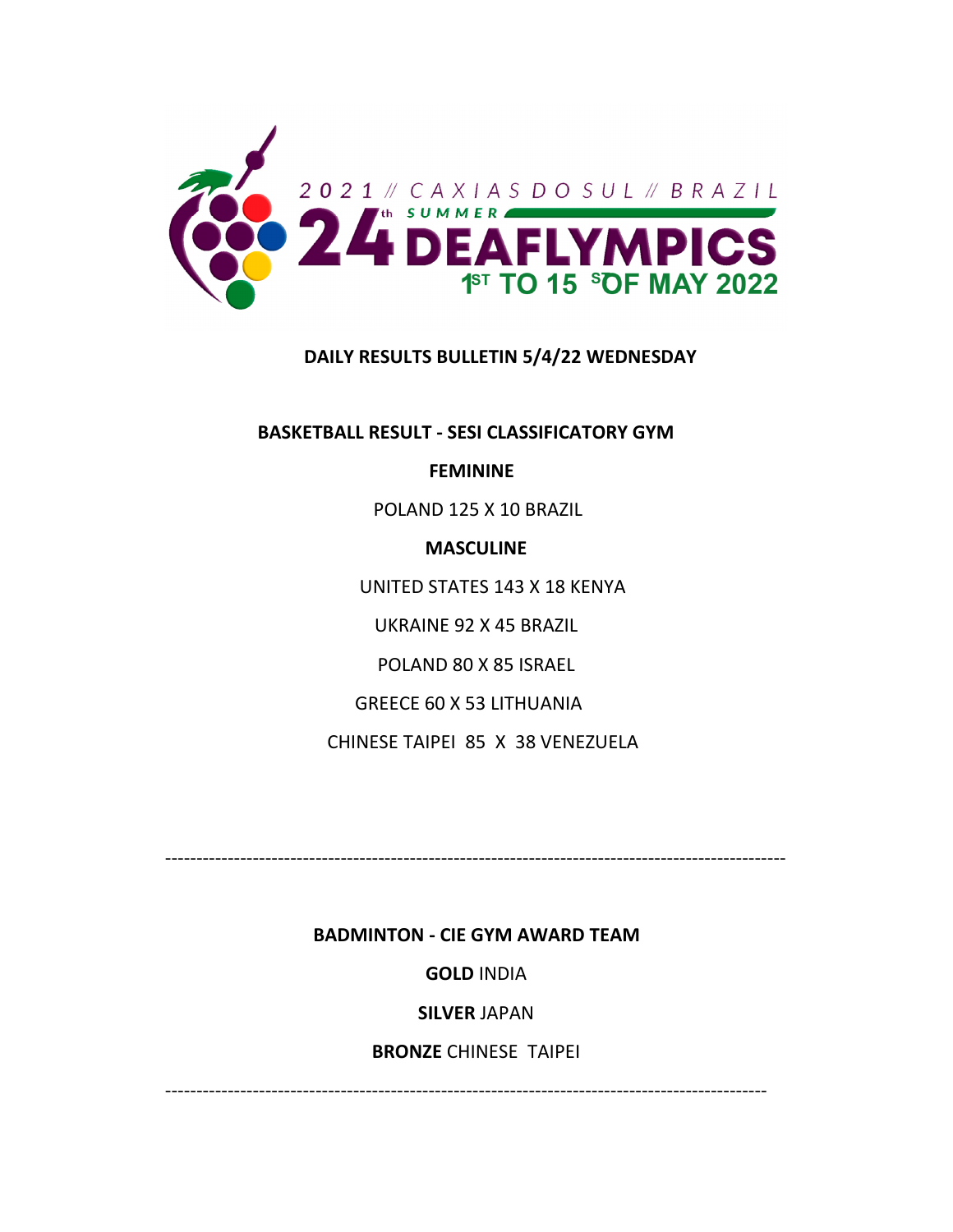# **ROAD CYCLING – FARROUPILHA AWARD**

#### **MASCULINE**

|                 | <b>GOLD</b>                 | <b>MOREAU THEO (FRA)</b>         |
|-----------------|-----------------------------|----------------------------------|
| <b>SILVER</b>   |                             | ARCISZEWSKI PAWEL (POL)          |
|                 |                             | <b>BORNZE</b> ANDRÉ SOARES (ENG) |
| <b>FEMININE</b> |                             |                                  |
| GOLD            | TOPCHANIUK YELISAVETA (UKR) |                                  |
| <b>SILVER</b>   |                             | CORREA NAVA LUDY YAKE (VEN)      |

**BRONZE** MINOHARA YUKARI (JBN)

**MEN'S FOOTBALL – CLASSIFICATIONS**

‐‐‐‐‐‐‐‐‐‐‐‐‐‐‐‐‐‐‐‐‐‐‐‐‐‐‐‐‐‐‐‐‐‐‐‐‐‐‐‐‐‐‐‐‐‐‐‐‐‐‐‐‐‐‐‐‐‐‐‐‐‐‐‐‐‐‐‐‐‐‐‐‐‐‐‐‐‐‐‐‐‐‐‐‐‐‐‐‐‐‐‐‐‐‐‐‐‐‐

‐‐‐‐‐‐‐‐‐‐‐‐‐‐‐‐‐‐‐‐‐‐‐‐‐‐‐‐‐‐‐‐‐‐‐‐‐‐‐‐‐‐‐‐‐‐‐‐‐‐‐‐‐‐‐‐‐‐‐‐‐‐‐‐‐‐‐‐‐‐‐‐‐‐‐‐‐‐‐‐‐‐‐‐‐‐‐‐‐‐‐‐‐‐‐‐‐‐‐

TURKEY 5 X 0 IRAQ FRANCE 2 X 3 UKRAINE CAMEROON 2 X 4 ITALY MEXICO 1 X 4 UZBEKISTAN ARGENTINA 2 X 3 EGYPT NETHERLANDS 0 X 1 BRAZIL MALI 0 X 2 UNITED STATES SENEGAL 4 X 1 GREECE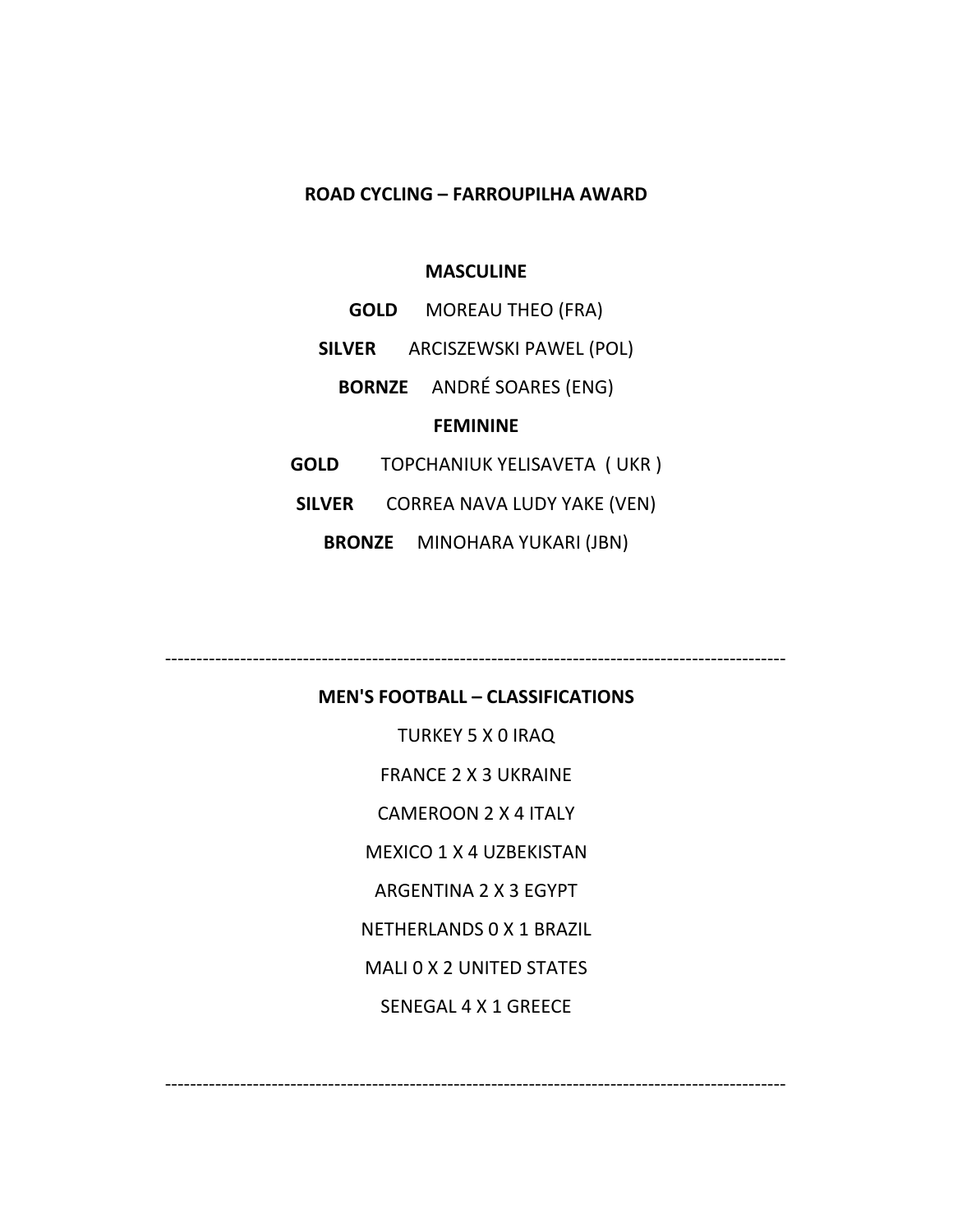#### **WOMEN'S HANDBALL ‐ CLASSIFICATORY UCS**

KENYA 12 X 28 DENMARK

BRAZIL 18 X 35 TURKEY

#### **JUDO – YOUTH RECREATION AWARD**

# **MALE ‐81Kg**

**GOLD** KANAFIN, YERKEBULAN (KAZ) **SILVER** KIM, MINSE (KOR) **BRONZE** OTVOS, PATRICK (HUN) **BRONZE** OUREDNIK, RAPHAEL (FRA)

#### **MALE ‐90Kg**

**GOLD** NETIAHA, LUKA (UKR) **SILVER** ALLAHKARIMI, HOSSEIN (IRI) **BRONZE** YANG, JUNGMU (KOR) **BRONZE** FERNANDES, ALEXANDRE (BRA)

#### **MALE ‐100Kg**

**GOLD** SEIDI, MEHRDDAD (IRI) **SILVER** MAKLAKOV, VOLODYMYR (UKR) **BRONZE** KHAPIZOV, SABIRZHAN (KAZ) **BRONZE** REPIQUET, ARTHUR (FRA)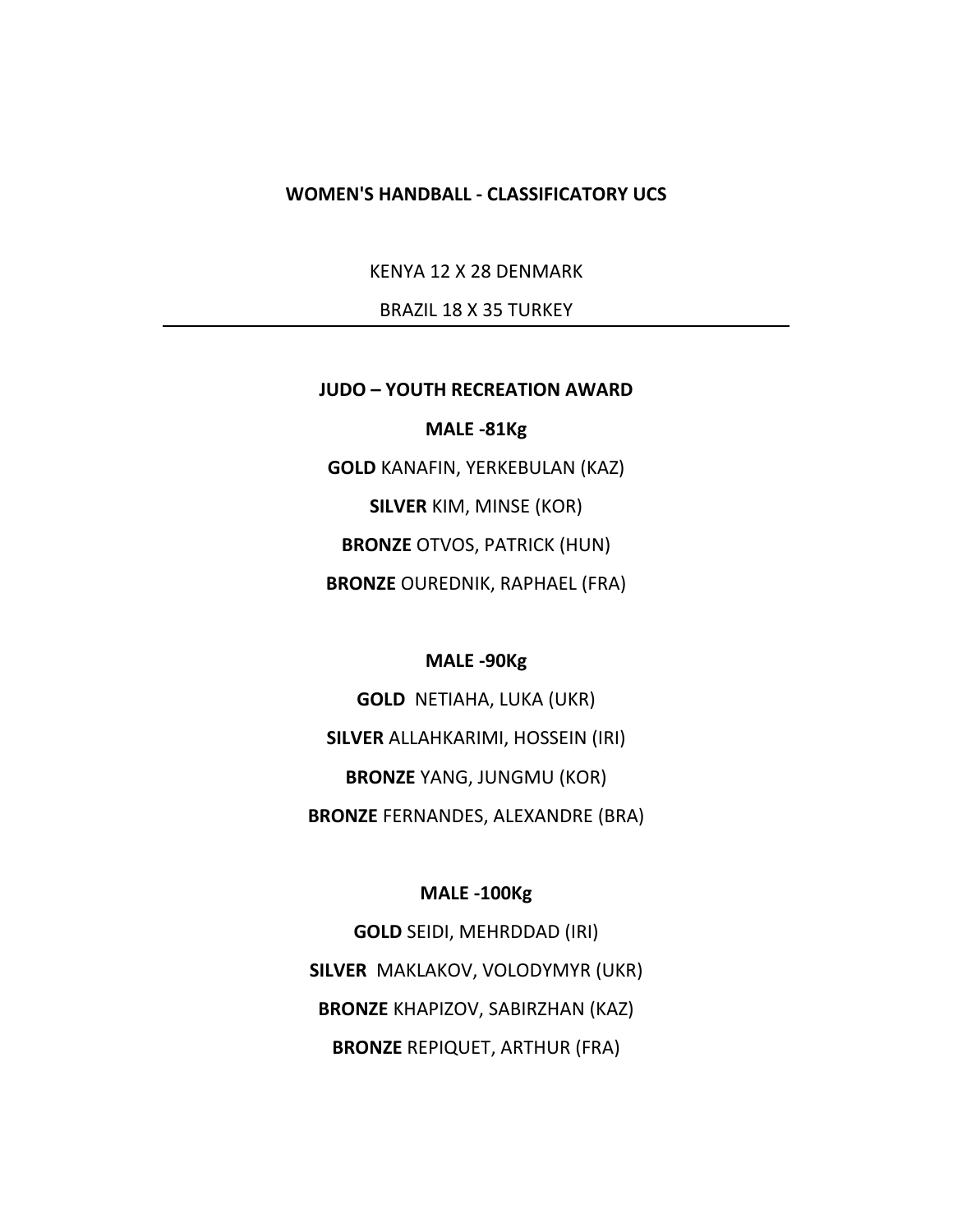#### **MALE + 100Kg**

**OURO** MEITE, AMADOU (FRA) **SILVER** BULUT, SAMET (TUR) **BRONZE** ILGIZ UULU, KANALBEK (KGZ) **BRONZE** CRAWLING, MASOUD (IRI

### **FEMALE ‐63Kg**

**GOLD** SHEPELIUK, KATERYNA (UKR) **SILVER** GOKULU, ESMA (TUR) **BRONZE** PEREZ MENDEZ, WILNARYURI (VEN) **BRONZE** LEE, JINHEE (KOR)

# **FEMALE ‐70Kg**

**GOLD** CHOI, SUNHEE (KOR) **SILVER** POGORELOVA, MARYNA (UKR) **BRONZE** BAATAR, OYUNDELGEREKH (MGL) **BRONZE** BONFANTI, VALENTINE (ARG)

#### **FEMALE ‐78Kg**

**GOLD** HONG, EUNMI (KOR) **SILVER** KRAMOROVA, ANNA (KAZ) **BRONZE** TALAYHAN, YADIGAR (TUR) **BRONZE** BULLE, MARIIA (UKR)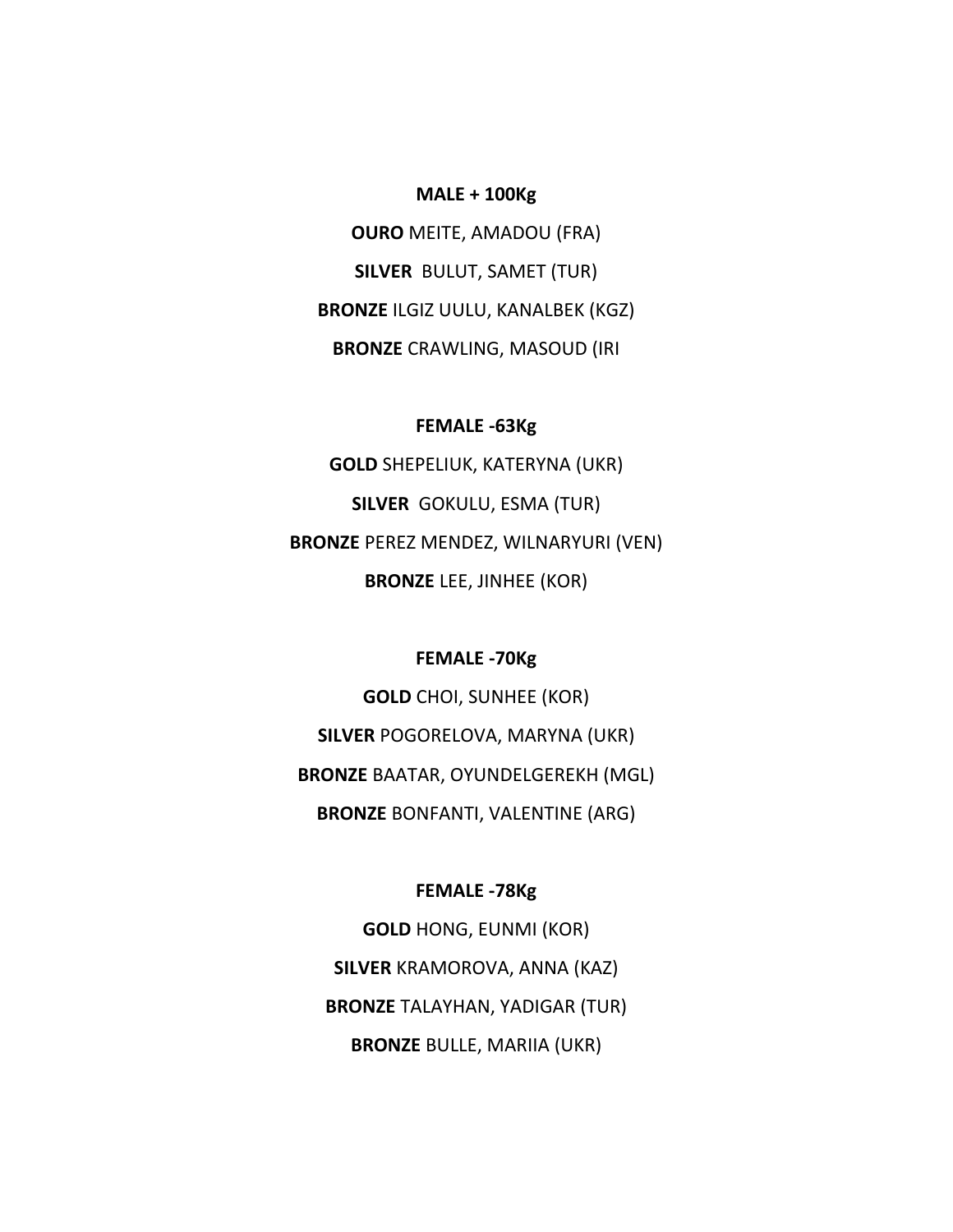#### FEMALE +78Kg

**GOLD** CUTRO KELLY, NINA (USA)

**SILVER BRZYKCY, NATALIA (POL)** 

# **BRONZE SADI, BOUCHRA (ALG)**

**BRONZE KRAVCHENKO, OKSANA 9UKR)** 

#### **KARATE - UCS AWARD**

# **FEMALE KATA TEAM**

**GOLD** 

# **UKRAINE**

**KHYL TETIANA** 

# PRYCHYNA INESA

# YAKOVENKO SVITLANA

### **SILVER**

### **IRAN**

#### **AMIRI NAHID**

### **BORJI SAMANEH**

# YAREH PARVIN

#### **BRONZE**

### **TURKEY**

#### **AFSAR KADER ISIK**

### **MORGIL MELEK**

#### **OZKAN SINEM**

#### **BRONZE**

#### VENEZUELA

### **JUSTO BILMARY DEL VALLE**

### **BRANCHES ARGEDIS JOHANNA**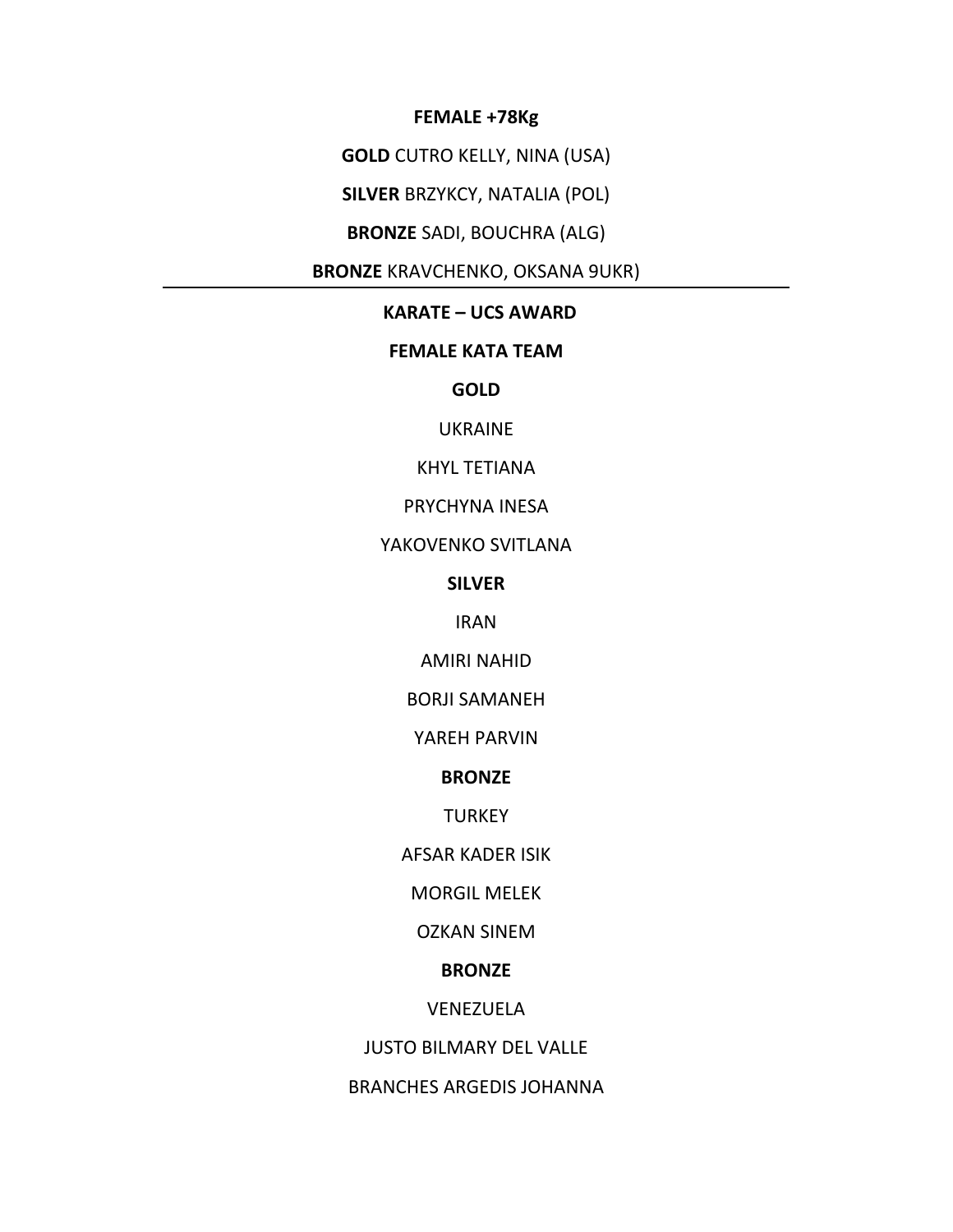# RIVERA ANA ESTHER

#### **KUMITE MEN'S TEAM**

**GOLD**

UKRAINE

NOVIKOV VIACHESLAV

MAKHNO OLEKSANDR

MAKHNO VOLODYMYR

CHERNIAIEV OLEKSANDR

HAIDUCHENKO YURII

PANTIUSHYN MYKOLA

NEPORAD YEVHENII

**SILVER**

**TURKEY** 

KARDESLER VOLKAN

CAN BURAK MERT

KULA OSMAN EMRE

SAHIN MEHMET

GURSOY EMIRHAN

CICEK FATIH

DUNDAR SUKRU

#### **BRONZE**

VENEZUELA

HERNANDEZ VARGAS

ALEXANDER ALFONSO

GARCIA RAMON ALEJANDRO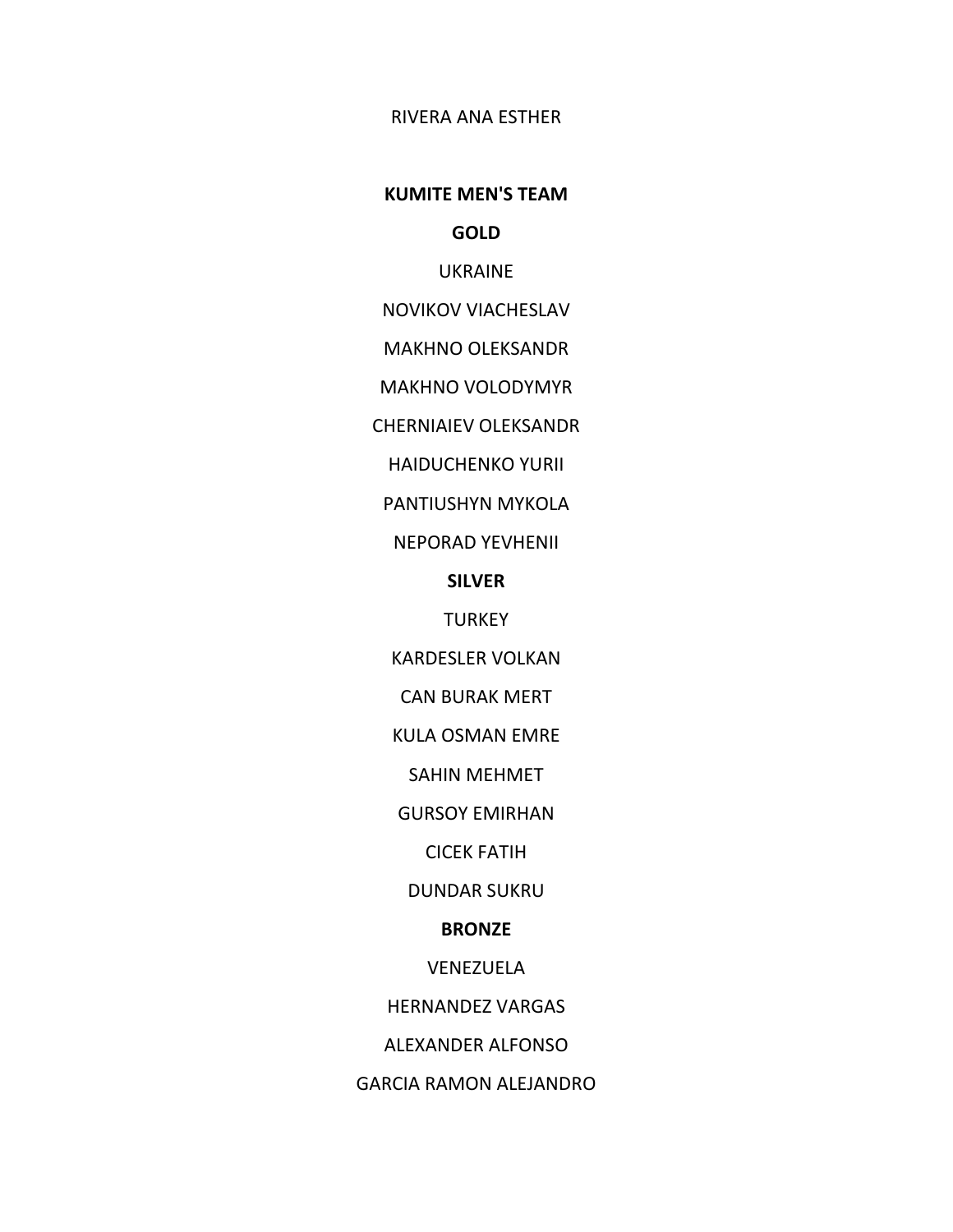LOPEZ JOSUE ABRAHAM

RODRIGUES ISMAEL DAVID

SUMOZA ANDI ABEL

PARRA BOLANO

RONALD JHOSUE

DIAZ MIGUEL DAVID

# **BRONZE**

IRAN

SADEGHZADEHMOGHADAM MILAD

TABARTEHFARAHANI HOSSEIN

REZAEINEJAD KATAKLAHIJANI KAMRAN

ABDOLGHAFOUR POURKASHANI EBRAHIM

KISHANI FARAHANI ALIREZA

# **KUMITE FEMALE TEAM**

**GOLD**

IRAN

ADRIA SARA

HASSANPOOR ZEINAB

HASSANZADEH MANHAZ

ZAKIZADEHBABAKAN HAKIMEH

JAVAHERI BITA

# **SILVER**

**TURKEY** 

AFSAR KADER ISIK

MORGIL MELEK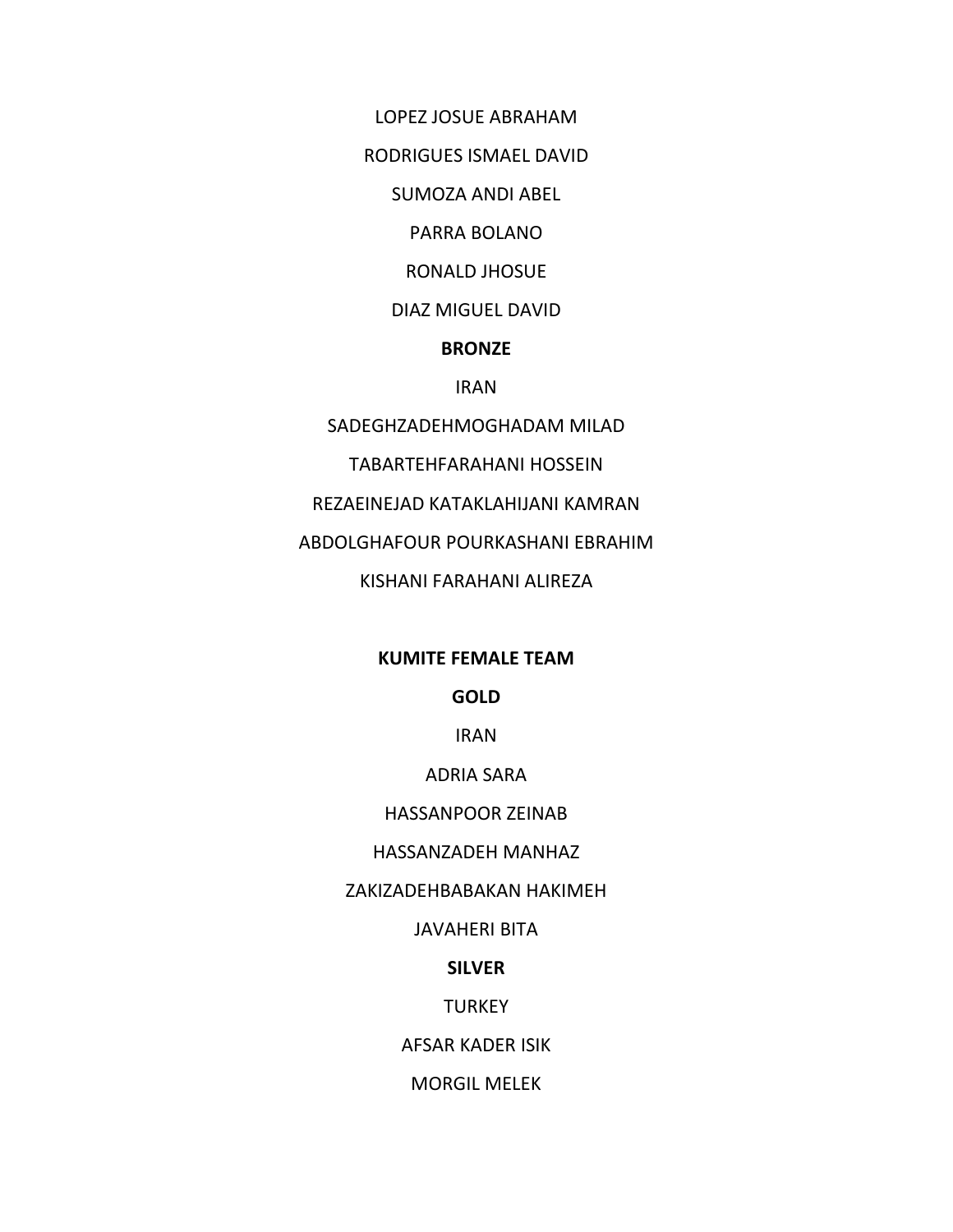OZKAN SINEM

OZKAYA MELEK

#### **BRONZE**

VENEZUELA

PHILLIPS ALEJANDRA VALENTINA

BRANCHES ARGEDIS JOHANNA

RIVERA ANA ESTHER

MARCANO CABEZA LIZ YERALDINE

JUSTOBILMARY DEL VALLE

**BRONZE**

UKRAINE

BONDAR YELYZAVETA

HUBANOVA MARYNA

KHIL TETIANA

MASLO KATERYNA

YANCHUK KARYNA

YAKOVENKO SVITLANA

‐‐‐‐‐‐‐‐‐‐‐‐‐‐‐‐‐‐‐‐‐‐‐‐‐‐‐‐‐‐‐‐‐‐‐‐‐‐‐‐‐‐‐‐‐‐‐‐‐‐‐‐‐‐‐‐‐‐‐‐‐‐‐‐‐‐

**SWIMMING – YOUTH RECREATION AWARD**

**400 METERS MALE MEDLEY**

**GOLD** IBARA RYUTARO (JNP)

**SILVER** POWROZNIK KONRAD (POL)

**BRONZE** TANBORRINOFEDERICO (ITA)

**200 METERS FEMALE BUTTERFLY**

**GOLD** CHMIELEWSKA JULIA (POL)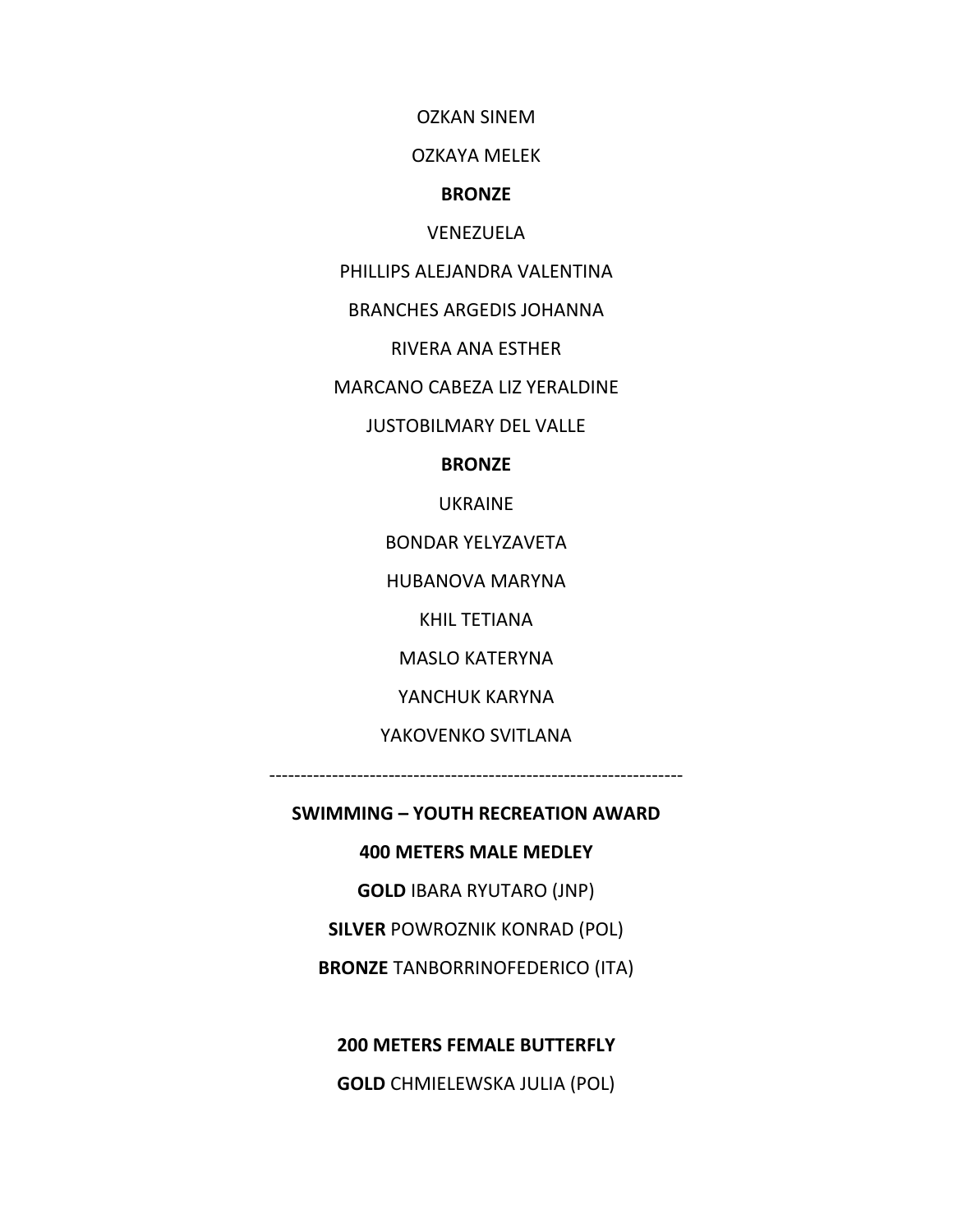**SILVER** TERESHCENKO IRYNA (UKR) **BRONZE** WEATHERBY KAITLYN ROSE (USA) **100 METERS MEN FREESWIMMING GOLD** SULTANOV ILLIA (UKR) **SILVER** KLOTZ MATTHEW JAMES (USA) **BRONZE** KABBACH GUILHERME MAIA (BRA)

**200 METERS FEMALE FREESWIMMING GOLD** CRONK CARLI ELIZABETH (USA) **SILVER** EMBREKTE ZANE (LAT) **BRONZE** DRAGAN JULIA (POL)

**1500 METERS FEMALE FREESWIMMING GOLD** CRONK CARLI ELIZABETH (USA) **SILVER** DRAGAN JULIA (POL)

**BRONZE** DIDDORO JESSICA (ITA)

**4X100 METERS MALE MEDLEY GOLD** UKRAINE **SILVER** JAPAN **BRONZE** UNITED STATES

‐‐‐‐‐‐‐‐‐‐‐‐‐‐‐‐‐‐‐‐‐‐‐‐‐‐‐‐‐‐‐‐‐‐‐‐‐‐‐‐‐‐‐‐‐‐‐‐‐‐‐‐‐‐‐‐‐‐‐‐‐‐‐‐‐‐‐‐‐‐‐‐‐‐‐‐‐‐‐‐‐‐‐‐‐‐‐‐‐‐‐‐‐‐‐‐‐‐‐

**TENNIS – CLASSIFYING YOUTH RECREATION**

**MASCULINE**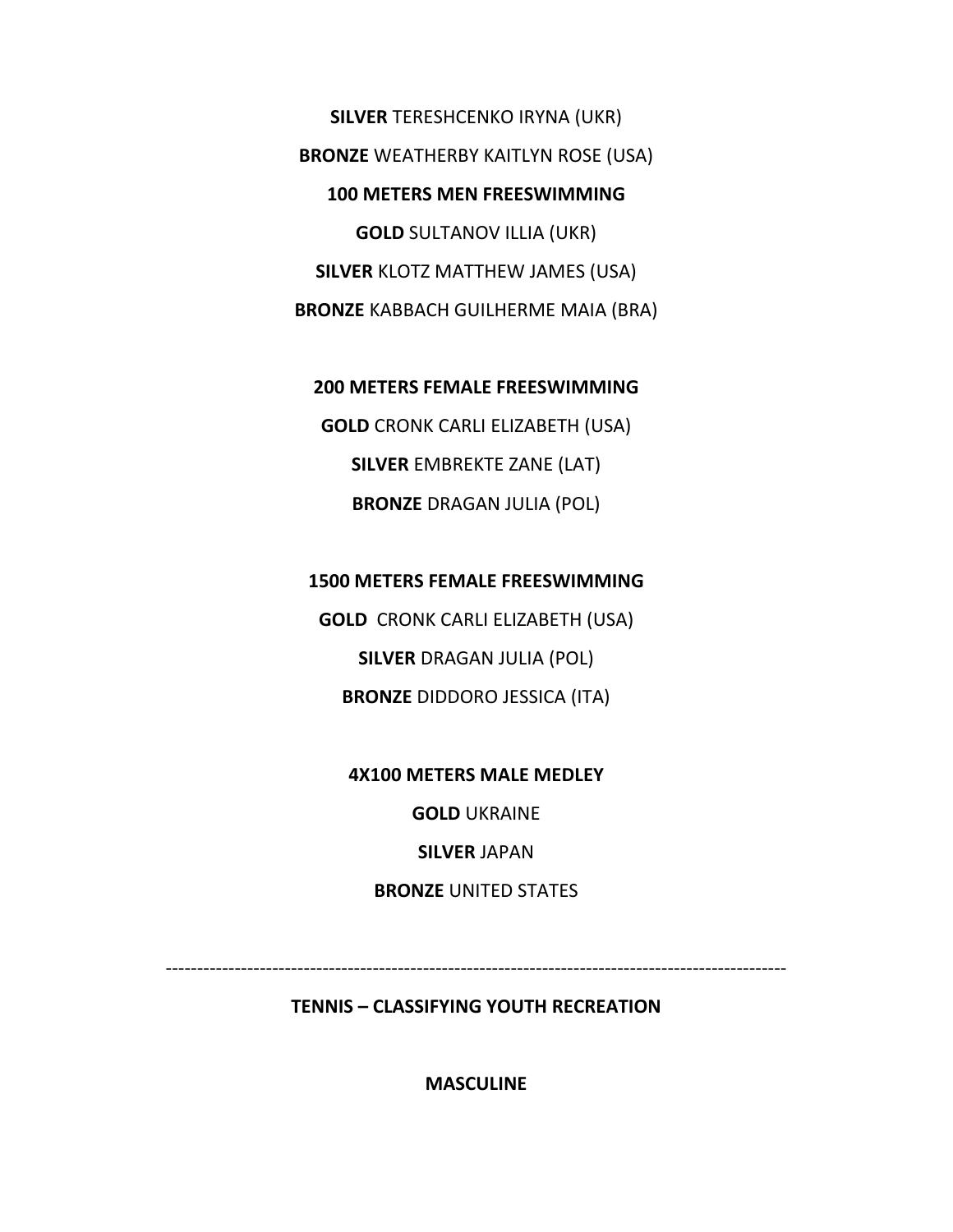DHANANJAY DUBEY (IND) 2 X 0 CHRISTOPHER EVAN DANIELS (USA)

MARTIN HONG (CAN) 2 X 0 FELIPE DE OLIVEIRA (BRA) MAXIME SANCHEZ (FRA) 2 X 1 CHUN‐WEI WANG (TAIPEI) ALEXANDRE L'ALLIER TREJO (CAN) 2 X 0 JORGE ALEJANDRO PONS DE MEDINA (URU) SEBASTIAN SCHEFFERM(GER) 2 X GABRIEL ALVES (URU) ALFREDO LUÍS GALVEZ (USA) 2 X 0 MATEO JESUS GOBBI (ARG) GABOR MATHE (HUN) 2 X 0 CARLOS ALEXANDRE PUCHEU (BRA) MARINO KEGL (SLO) 2 X 0 CEDRIC KAUFMANN (GER) MIKAEL ALIX LAURENT (FRA) 2 X O SANTIAGO DELLA SCHIAVA (ARG) EMIR VATANSEVER (TUR) 2 X 0 KEVIN ESTEBAN KOVACS (USA) NICOLAS GUSTAVO LAHITTE (ARG) 2 X THE KFIR BEM HAMO (ISR) S SERGE LANFRANCHI (FRA) VINCEENT NOVELLI (FRA) 2 X 0 NILS ROHWEDDER (GER)

# **FEMININE**

JENNIFER LAMBERT (FRA) 2 X 0 GIULIA BASSINI (ITA) BHAVANI KEDIA (IND) 3 X 1 ALINA SHTEINBERG (IS

# **SHOOTING EVENTS ‐ HUNTING AND SHOOTING ANA RECH AWARDS**

**MALE 10M AIR CARBINE TEST GOLD** SRIKANTH DHANUSH (IND) **SILVER** KIM WOO RIM (KOR) **BRONZE** SAININSHOURYA (IND)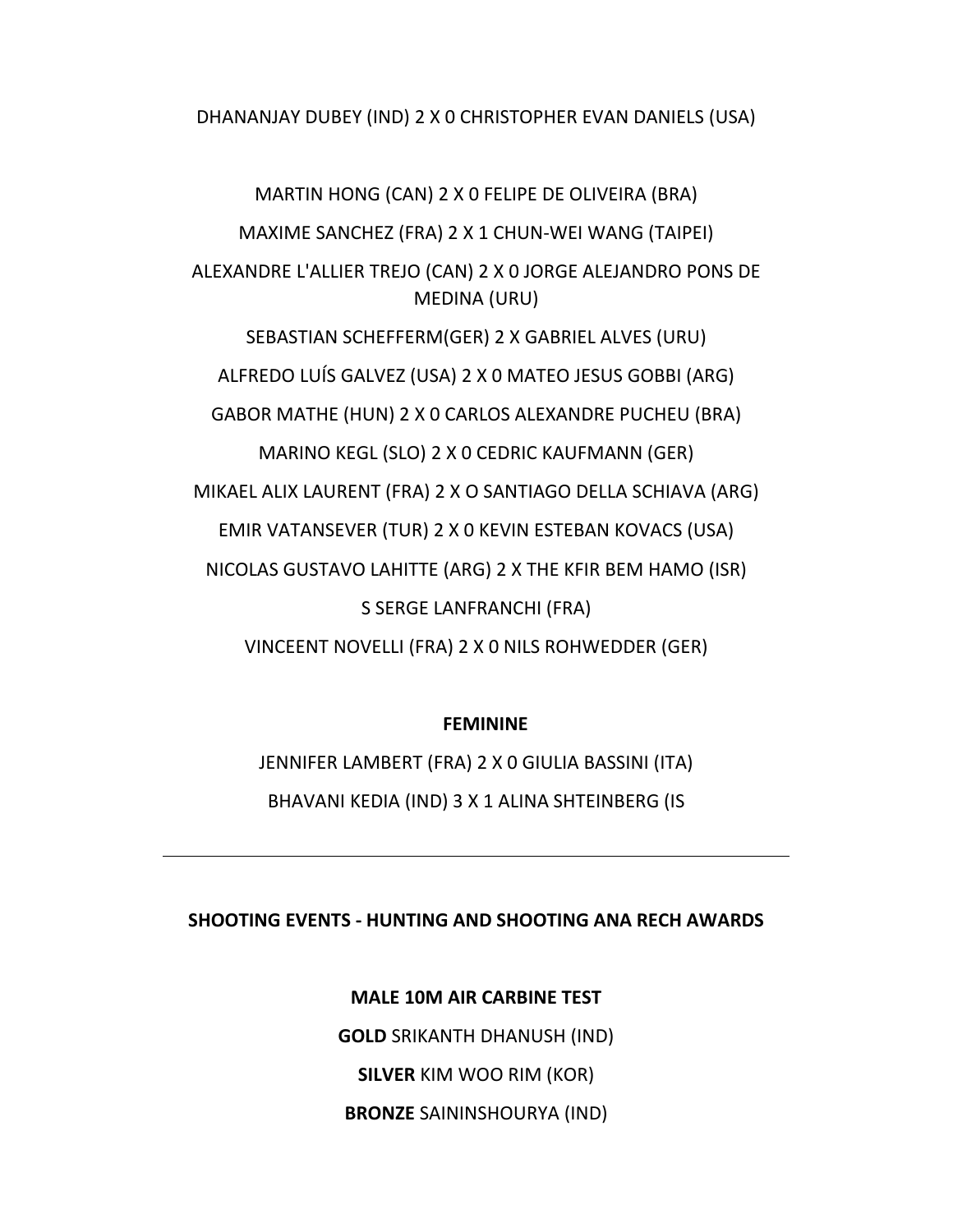# **VOLLEYBALL – MARCOPOLO GYM CLASSIFICATÓRIAS**

# **MASCULINE**

FRANCE 3 X 0 BRAZIL

UKRAINE 3 X 0 BULGARIA

VENEZUELA 1 X 3 MEXICO

TURKEY 3 X 0 GHANA

POLAND 3 X 2 JAPAN

**FEMININE**

MEXICO 2 X 3 BRAZIL

UCRÂNIA 3 X 0 JAPÃO

# **BEACH VOLLEYBALL ‐ ORLA BEACH CLASSIFICATIONS**

### **MEN'S GAMES**

UKRAINE (double 1) 2 X 0 GERMANY (double 1)

CZECH REPUBLIC 2 X 0 GHANA (double 2)

FINLAND 2 X 0 GHANA (double 1)

AUSTRIA 2 X 0 BRAZIL

ESTONIA 2 X 0 JAPAN (double 1) WO

UKRAINE (double 2) 2 X 0 JAPAN (double 2)

CZECH REPUBLIC (double 1) 2 X 0 CANADA

IRAN 2 X 1 GERMANY (double 2)

GERMANY (double1) 2 X 0 CANADA

ITALY 2 X 0 CZECH REPUBLIC (double 2)

# **WOMEN'S GAMES**

UKRAINE (double1) 2 X 0CZECH REPUBLIC